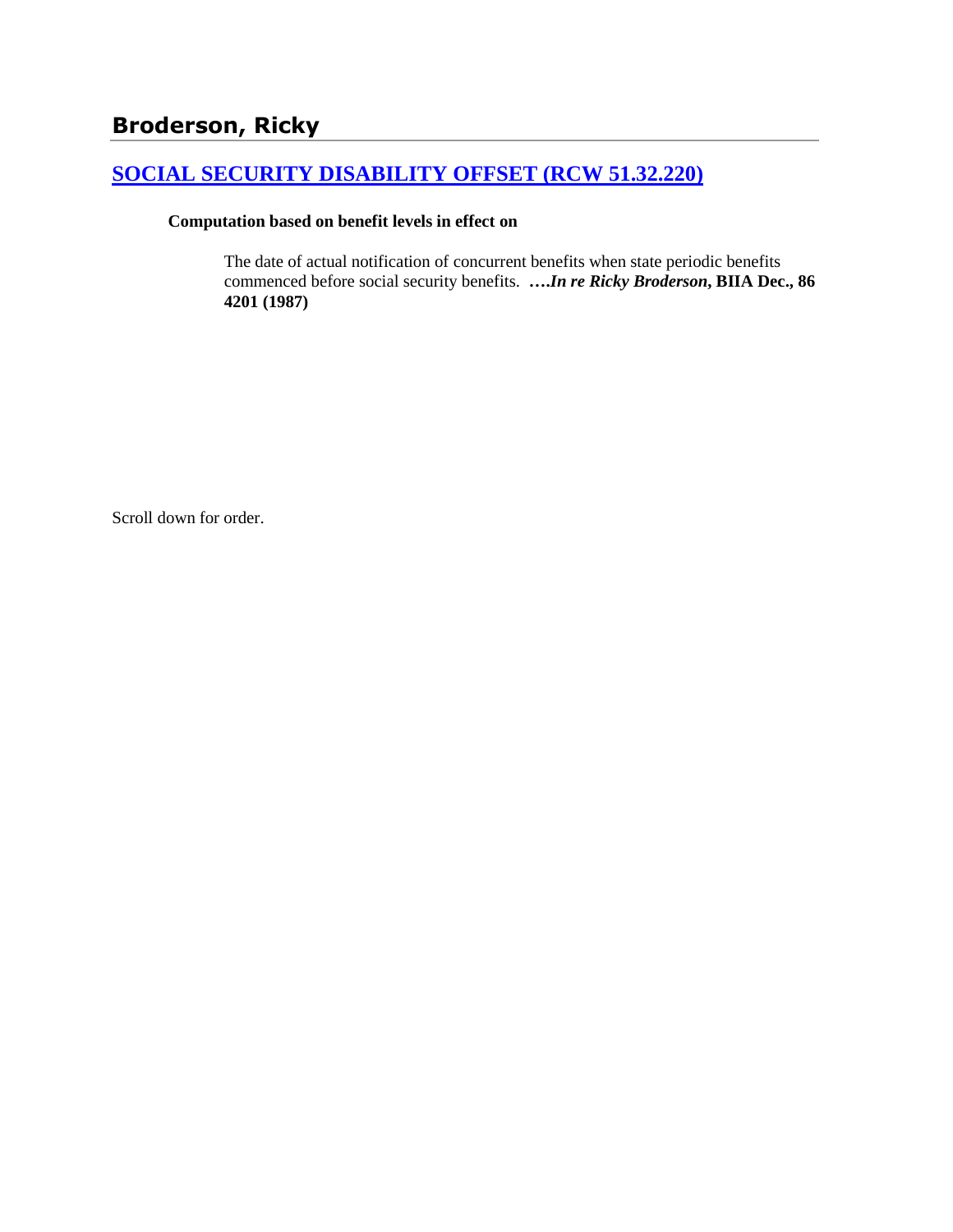### **BEFORE THE BOARD OF INDUSTRIAL INSURANCE APPEALS STATE OF WASHINGTON**

**)**

**IN RE: RICKY A. BRODERSON ) DOCKET NO. 86 4201**

**CLAIM NO. H-558381 ) DECISION AND ORDER**

APPEARANCES:

Claimant, Ricky A. Broderson, by Gerald L. Casey

Employer, Lile International Companies, None

Department of Labor and Industries, by The Attorney General, per William R. Strange

This is an appeal filed by the claimant on November 21, 1986 from an order of the Department of Labor and Industries dated October 31, 1986 which adhered to the provisions of a prior order which reduced time loss compensation to \$581.69 per month effective July 1, 1986, due to the claimant's receipt of social security benefits. **AFFIRMED**.

# **DECISION**

Pursuant to RCW 51.52.104 and RCW 51.52.106, this matter is before the Board for review and decision on a timely Petition for Review filed by the claimant to a Proposed Decision and Order issued on February 26, 1987 in which the order of the Department dated October 31, 1986 was affirmed.

The Board has reviewed the evidentiary rulings in the record of proceedings and finds that no prejudicial error was committed and said rulings are hereby affirmed.

The issue presented by this appeal is whether Mr. Broderson's 1980 or 1986 state and federal benefit levels should be used in calculating the social security reverse offset pursuant to RCW 51.32.220. The evidence is accurately set forth in the Proposed Decision and Order and will not be discussed at length here.

In computing the offset pursuant to RCW 51.32.220, the Department of Labor and Industries used the state and federal benefit levels in effect as of July 1, 1986. Mr. Broderson argues that the offset should have been calculated by reference to the lower benefit levels of 1980, when he first became entitled to concurrent state and federal periodic benefits. In particular, he contends that state and federal cost of living increases since 1980 cannot be included in the computation.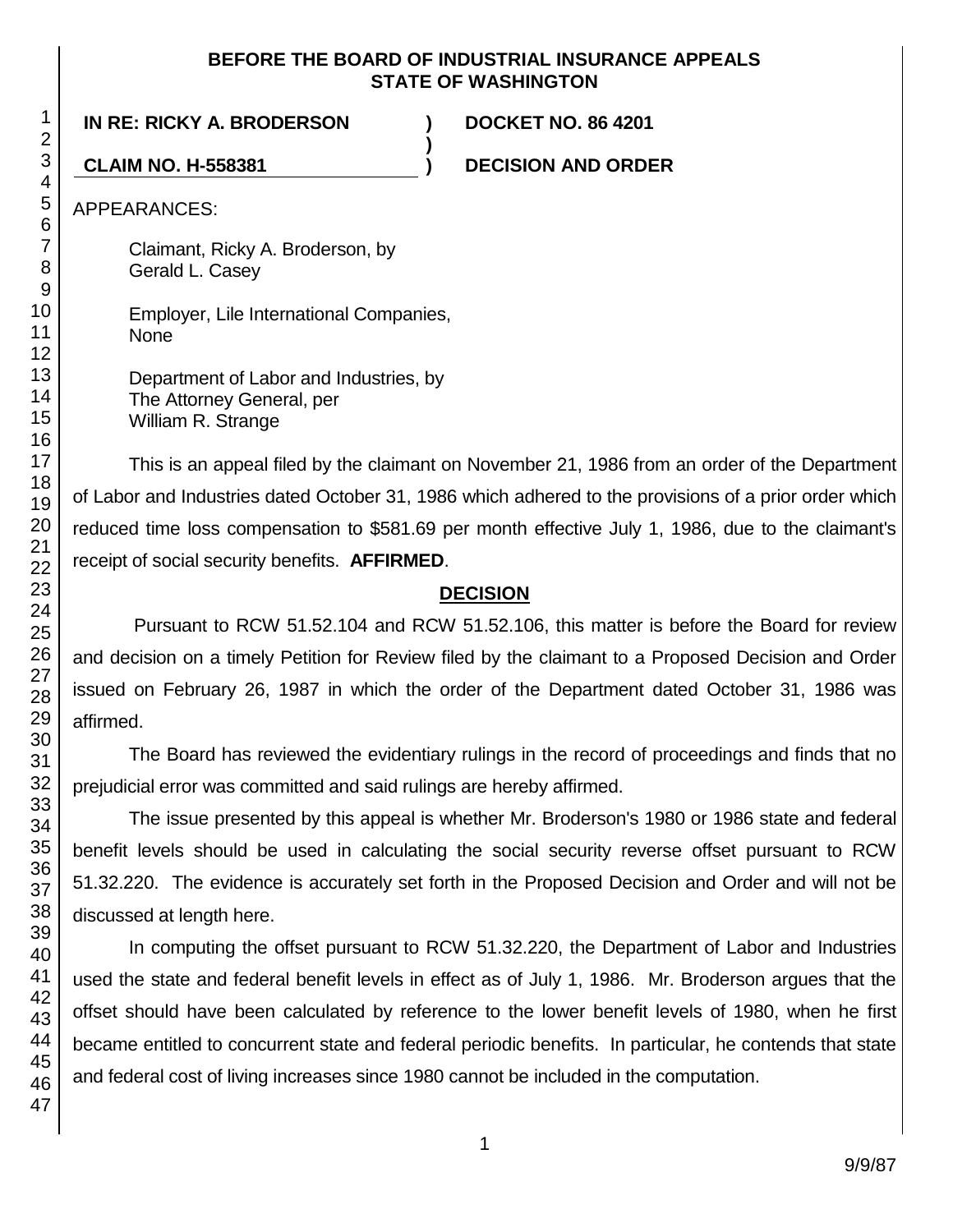In a number of prior decisions we have detailed the history and intent of the social security reverse offset statute. E.g. In re Lee Darbous, BIIA Dec., 58,900 (1982). We will therefore not reiterate that discussion here. Suffice it to say that RCW 51.32.220(1) provides that the state reverse offset should be calculated in the same manner as provided by 42 U.S.C. § 424a. That is, the worker should be placed in the same position whether the Social Security Administration or the Department of Labor and Industries or the self-insured employer takes the offset.

42 U.S.C. § 424a(a) (1) provides for computation of the offset based on the benefit levels in the month that the worker becomes entitled to both state and federal periodic benefits, provided that the Secretary has, in a prior month, received notice that the worker is receiving concurrent benefits. The question of when Mr Broderson became entitled to concurrent state and federal benefits is relatively easy to ascertain. That date is January 1980. It is the question of when the Department was notified that Mr. Broderson was receiving social security benefits which is in dispute.

That notification date is critical under both 42 U.S.C. § 424a(a)(1) and RCW 51.32.220(2). The latter section provides that subsection 1 of RCW 51.32.220 (which mandates that the state computation should be identical to the federal computation) "shall be effective the month following the month in which the department or self-insurer is notified by the federal social security administration that the person is receiving disability benefits under the federal old-age, survivors and disability insurance act . . . ."

This Board has had occasion to interpret this statutory notification requirement in a number of prior decisions. In re Verlin Jacobs, BIIA Dec., 66,644 (1985); In re Selma Hayes, BIIA Dec., 66,196 (1985); In re Donald Clinton, BIIA Dec., 61,711 (1983); In re Charles Hamby, BIIA Dec., 59,175 (1982); In re Lee Darbous, BIIA Dec., 58,900 (1982). Our decision in Hayes contains a good summary of most of these decisions. The rule which has evolved through time is formulated in Hayes as follows:

> "Our prior decisions show that the Department has been held to have been put on notice of concurrent entitlement for the purpose of determining what benefit levels to reference in its offset computation, from the date that temporary total or permanent total workers' compensation benefits were commenced except where such date preceded the date that federal SSDI benefits were commenced. It was felt that the Department ought to be held to have been put on notice when concurrent entitlement in fact existed and inquiry at that time would have so revealed. However, when in fact concurrent entitlement did not exist at the time of commencement of periodic state benefits or a decision regarding federal

47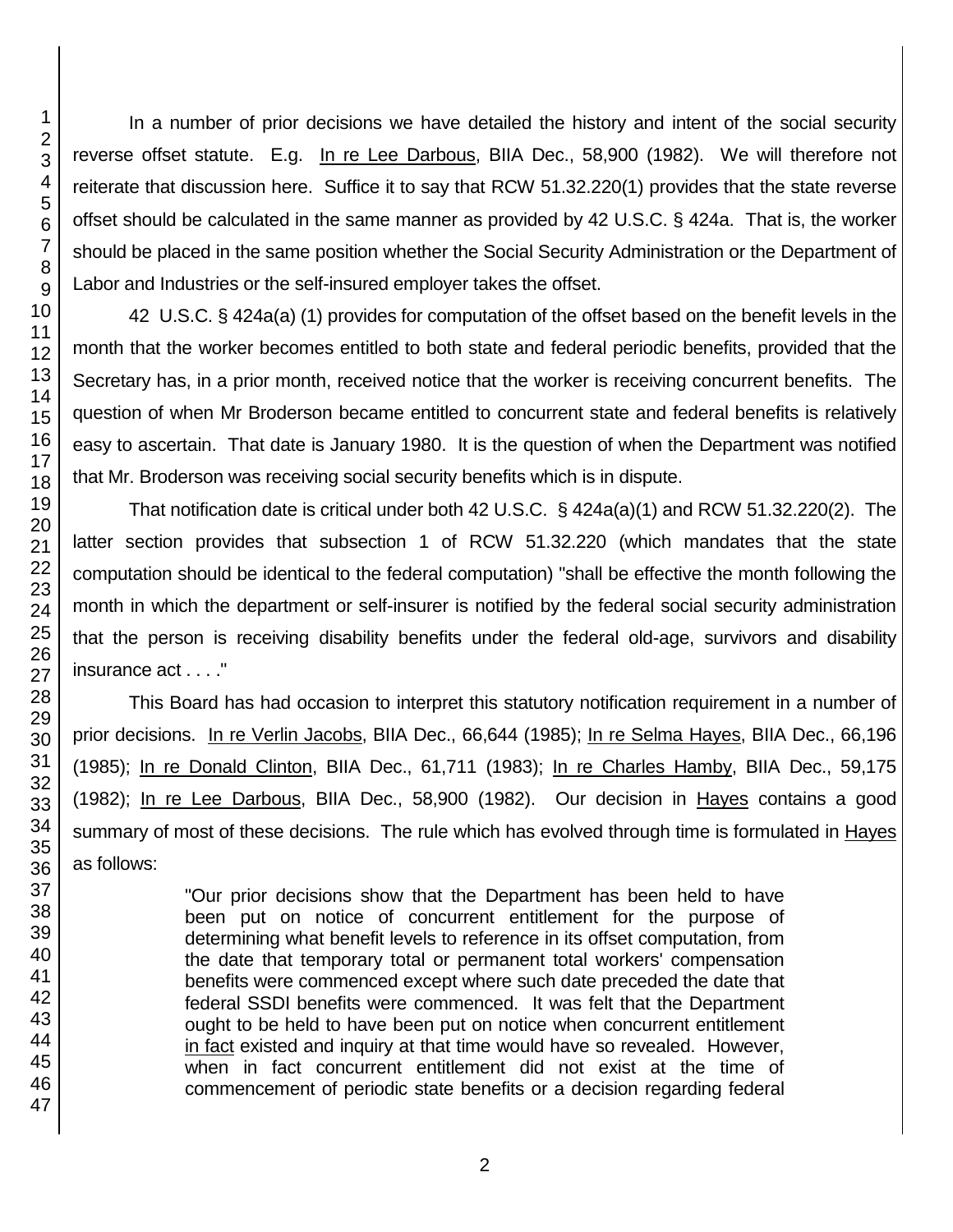entitlement was made retroactive subsequent to the date of commencement of state benefits, the Department ought not to be held to have been put on notice until such time as its own records revealed the probable existence of that fact." Hayes at 7-8.

That is, if state periodic benefits commence before social security benefits, then the level of benefits in effect on the date the Department received actual notice (from whatever source) of the worker's subsequent entitlement to concurrent social security benefits is used in the offset calculation. See in particular In re Donald F. Clinton, BIIA Dec., 61,711 (1983).

In the instant appeal, Mr. Broderson's state time loss compensation benefits commenced in August of 1979 and he did not become entitled to social security benefits until January of 1980. Thus the date on which the Department had actual notice that Mr. Broderson was receiving concurrent social security disability payments is the critical date for determining what benefit levels should be used in calculating the social security reverse offset.

We have reviewed the record to determine if Mr. Broderson has established that the Department had actual notice of his receipt of concurrent social security benefits prior to June of 1986. While the record establishes that Mr. Broderson and his attorney were notified of Mr. Broderson's entitlement to social security disability benefits on January 6, 1981, retroactive to January, 1980, nothing in the record indicates that the Department was ever notified of this concurrent entitlement prior to June, 1986. Nor is there any suggestion in the record that the Department's delay in taking the offset was the result of "bureaucratic delay" as alleged in claimant's Petition for Review. For all that appears in the record, the delay was just as likely caused by Mr. Broderson's failure to timely disclose the requisite information. At any rate, Mr. Broderson, as the appealing party, had the burden of establishing that the Department order taking an offset based on the benefit levels in effect as of July 1, 1986 was incorrect. This he has failed to do.

If Mr. Broderson's benefit levels were forever fixed for purposes of offset computation on the date he was first eligible for both federal and state benefits, then he would only benefit by concealing the fact that he was receiving concurrent benefits for as long as possible. Even without specific concealment, he would be discouraged from releasing information so that the information gathering period could be prolonged. In the interim, he would be permitted to keep excessive combined benefits for the same disability.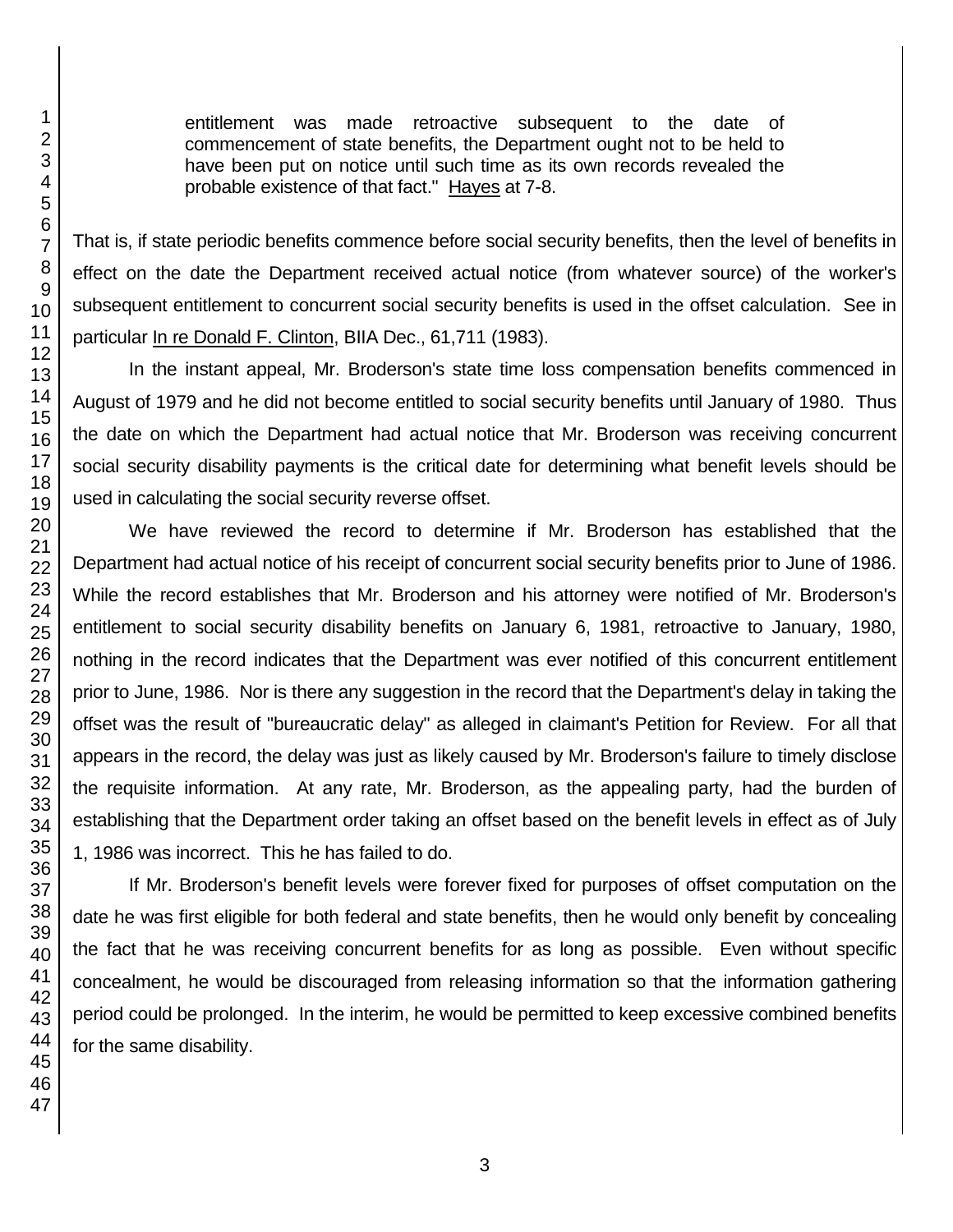The evidence indicates that the Department calculated the offset in compliance with the intent of both state and federal statutes. Mr. Broderson has had the benefit of full social security and worker's compensation payments from 1980 until 1986. He has had the benefit of all state and federal cost of living increases in the meantime, which by 1986 afforded him a yearly income of \$21,060.00, greatly in excess of his prior salary. Although state cost of living increases will be taken into account in future redeterminations of the offset (42 U.S.C. § 424a(f)(1) and 20 CFR § 404.408(k)), Mr. Broderson will enjoy further federal cost of living increases in the future. He cannot now be heard to complain that he did not insist upon having his worker's compensation benefits offset in 1980.

After consideration of the Proposed Decision and Order and the Petition for Review filed thereto, and a careful review of the entire record before us, we are persuaded that the Proposed Decision and Order is supported by the preponderance of the evidence and is correct as a matter of

# **FINDING OF FACTS**

1. On August 14, 1979 claimant filed an application for benefits with the Department of Labor and Industries alleging the occurrence of an industrial injury on July 19, 1979 while in the course of employment with Lile International Companies. On August 24, 1979 provisional time loss compensation benefits were commenced effective August 4, 1979 and on September 11, 1979 a determination order was issued, paying time loss compensation for the period beginning August 19, 1979.

On January 4, 1982 the Department issued an order closing the claim with a permanent partial disability award equal to 10% of the amputation value of the right leg and 15% as compared to total bodily impairment for a back impairment, paid at 75% of its monetary value. On January 14, 1982 the claimant filed a protest with the Department. On August 13, 1982 the January 4, 1982 order was held for naught and the claim was held open for further treatment, with the permanent partial disability award to be considered as an advance on future benefits.

The Department issued further orders paying time loss compensation and on June 25, 1986 the Department issued an order declaring that an offset would be taken for social security benefits, reducing time loss compensation to \$581.69 per month, effective July 1, 1986. On July 14, 1986 the claimant filed a protest with the Department.

On October 31, 1986 the Department issued an order adhering to the provisions of its order dated June 25, 1986. On November 21, 1986 the claimant filed a notice of appeal with the Board of Industrial Insurance Appeals. On December 19, 1986 the Board issued an order granting the appeal subject to proof of timeliness, assigning it Docket No. 86 4201 and directing that hearings be held on the issues raised by the appeal.